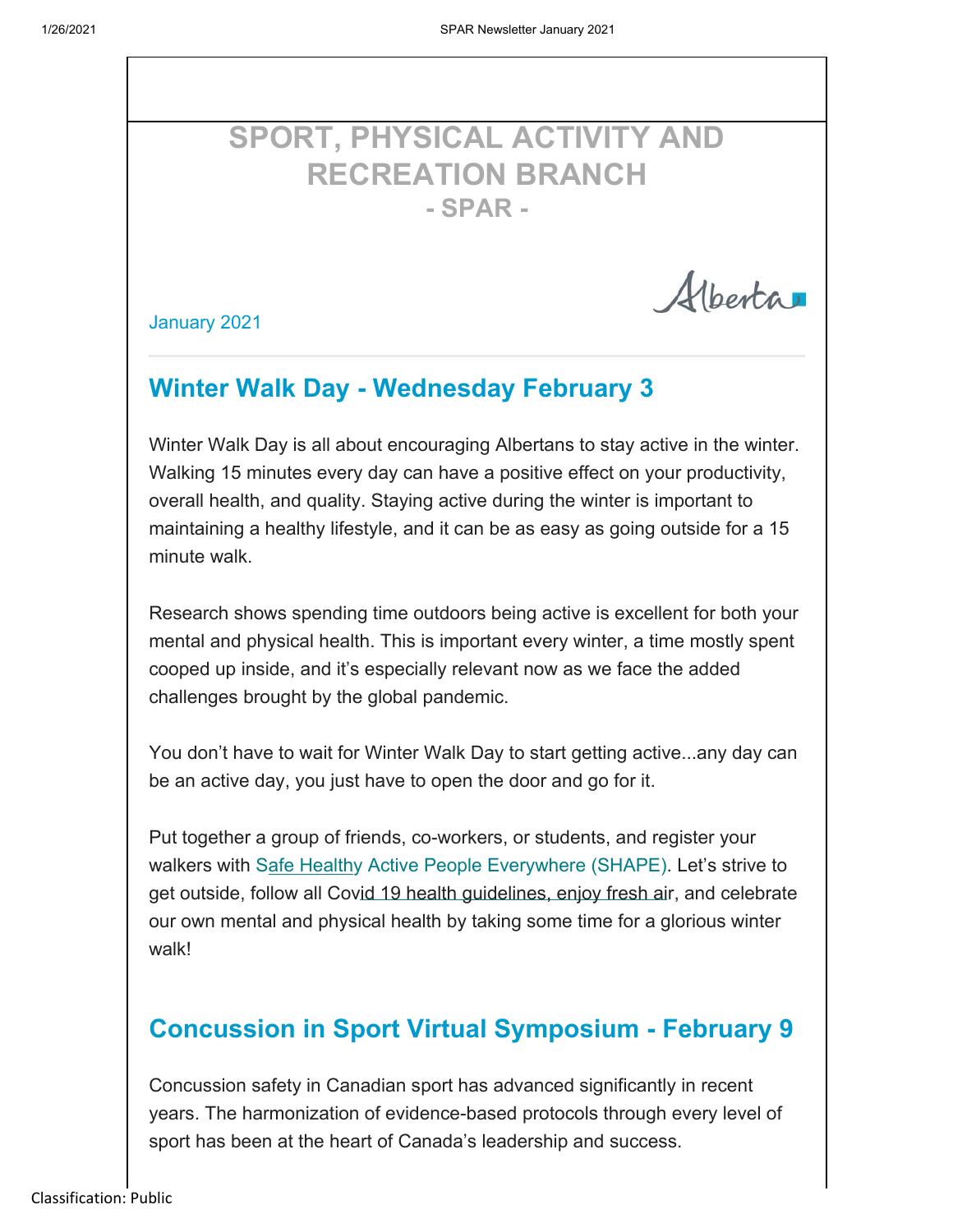On February 9, join the Sport Information Resource Centre for the 2021 Canadian Concussion in Sport Virtual Symposium. This virtual event will showcase the latest concussion data, innovative programs and tools, and critical new areas of research.

If you are involved with a national, provincial, territorial, or community sport organization, you won't want to miss this!

**Register Today** 

# **Community Connection Resource - Building Resilience**

Alberta Emergency Management Agency has developed a micro video on developing community connections. It helps in dealing with the current restrictions and encourages making connections in a safe and virtual way.

Watch the video to learn more!

## **Volunteer Board of Directors**

Much of the Canadian sport, physical activity and recreation system relies on volunteer boards of directors that govern community, provincial/territorial and national sport organizations. With these roles come serious responsibilities. The bottom line: any board of which you are a member is 100% accountable for 100% of what happens in that organization.

Learn more in the first Sport Information Resource Centre blog of a series on organizational governance.

## **Board Development Webinar Series**

Our colleagues at the Community Development Unit are pleased to present the 2021 Board Development Webinar series. These 1.5-hour or 2-hour live, interactive webinars will provide you with valuable information on nonprofit governance and related topics and will also give you the chance to ask questions, see what other organizations are dealing with, test your knowledge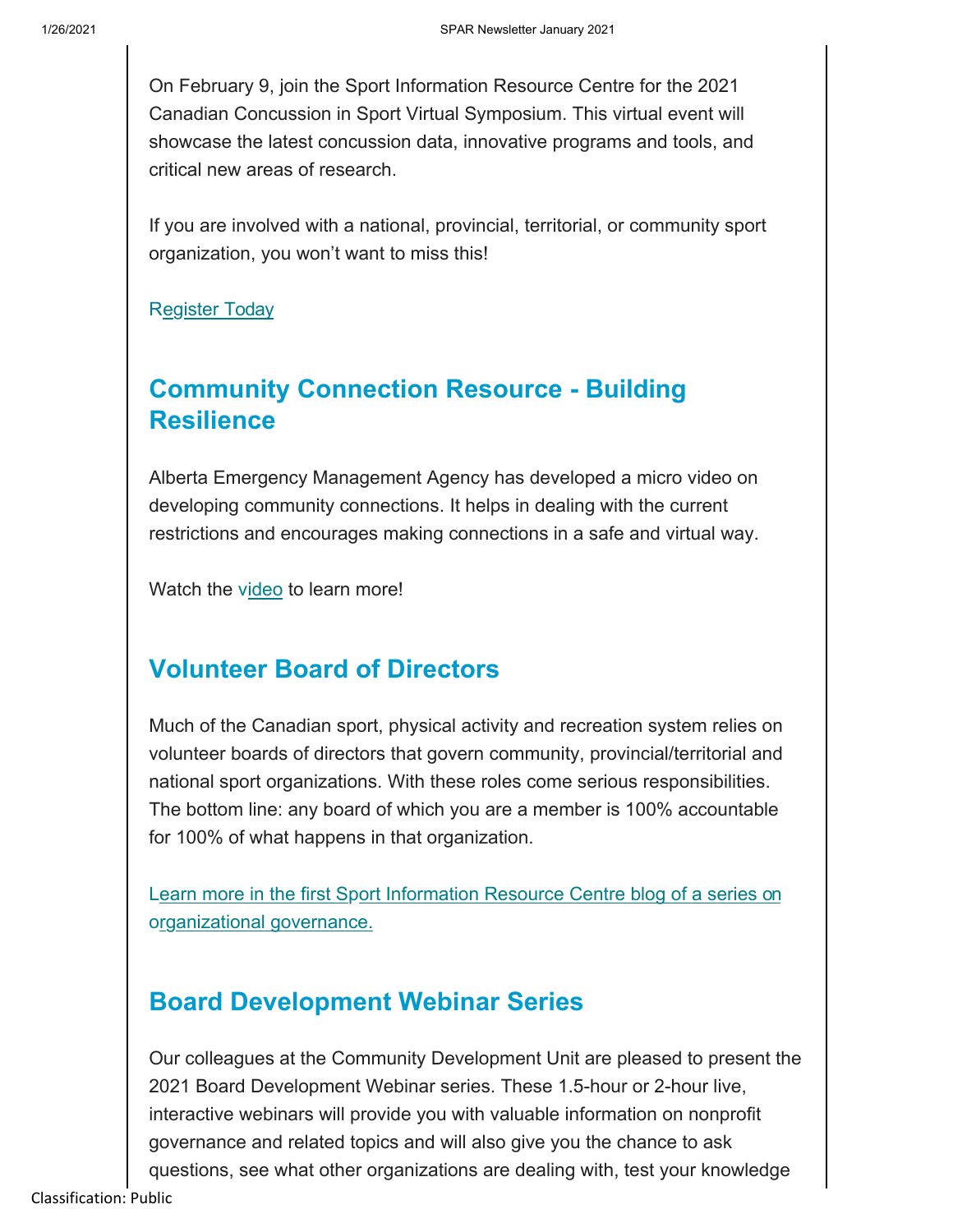and receive additional informative resources and handouts in different relevant areas.

For more information, a complete schedule, and to register for these Zoom Webinars, please visit http://albertacdu.eventbrite.com/

### **Afternoon Sessions Contract Contract Afternoon Sessions**

*Time:* 1:30 pm *Time:* 7:00 pm *Location:* Zoom *Location:* Zoom *Registration Fee*: Free *Registration Fee*: Free

Improve your board leadership.

# **Board Development** Webinar Series

Understanding Your Legal Landscape **Board Roles and Responsibilities** Legal Responsibilities Organizational Purpose and Planning **Financial Responsibilities Risk Vlanagement Committees and Meetings** Building a Strong Team and Effective Relationships

# **Grant Writing 101** The Role of the Board's Chair

Cybersecurity: What's the **Board's Role?** 

Alberta

Free

Live

**Interactive** 

Webinar

**Afternoon and Evening Sessions** Register on: http://AlbertaCDU.eventbrite.com

# **Travel Alberta -upcoming webinars**

Travel Alberta is pleased to announce their New Year webinar lineup. Of particular interest to SPAR stakeholders, please see the February 4 – Google Guide for SMEs.